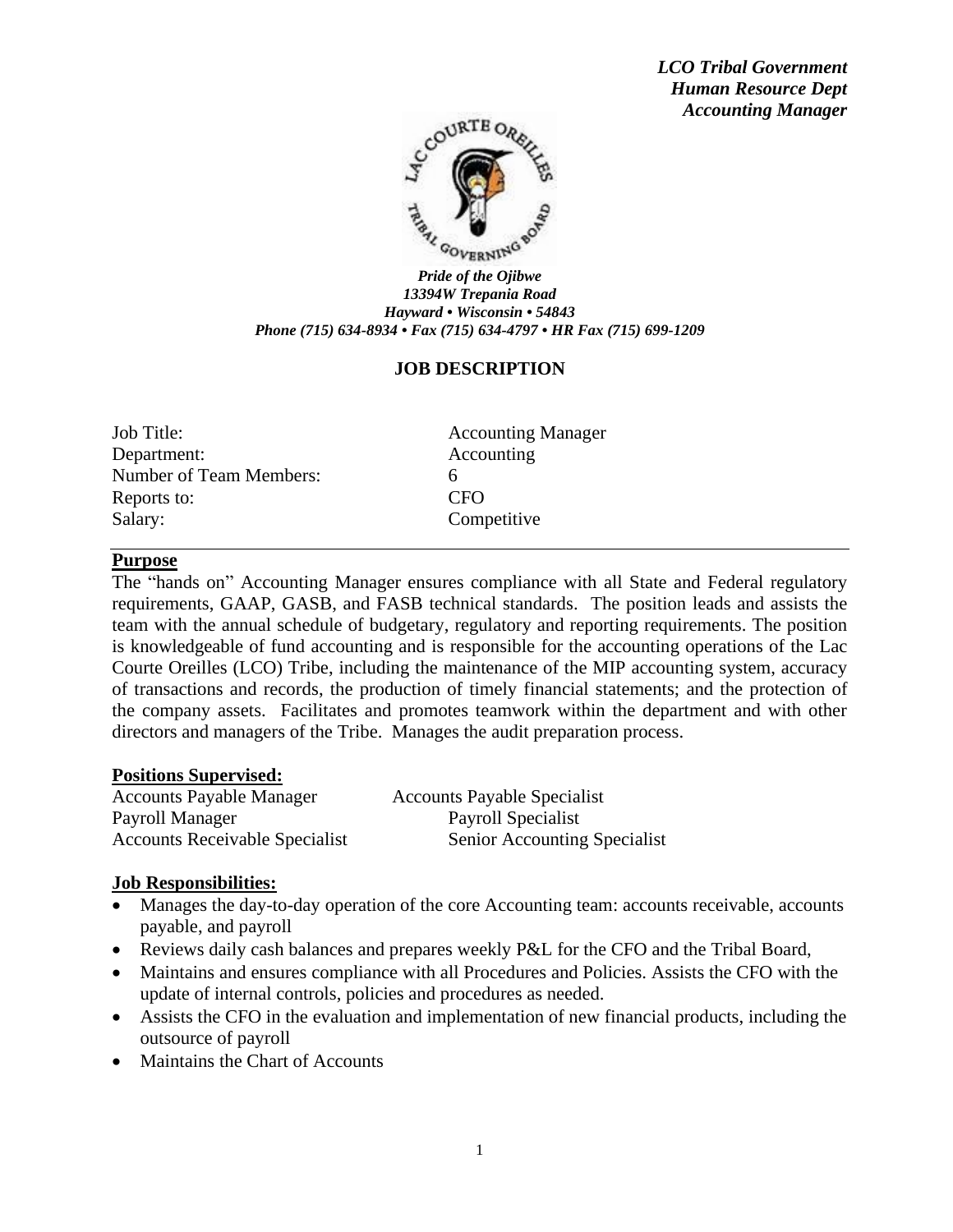# *LCO Tribal Government Human Resource Dept Accounting Manager*

- Ensures the close of each fiscal period by Week 2 Day 5 of the following month, with a goal to shorten the length of time required to close the books through the implementation of operating efficiencies and process improvements
- Ensures that the accounts payable are paid in a timely manner to avoid late fees and works to secure vendor discounts. Ensures adherence to contract payment requirements
- Ensures monthly bank account reconciliations are completed by those assigned.
- Conducts period audit of accounting transactions.
- Maintains record of journal entries for each fiscal month
- Reviews financial statements for accuracy prior to publication.
- Prepares custom financial reports as requested.
- Provides requested information to external Auditors for the annual audit.
- Maintains records of items in storage, and ensures accurate record retention
- Maintains an orderly work area and confidentiality in Accounting, ensuring desk tops are cleared and documents are filed by the end of each week
- Reviews staff performance annually; holds monthly communications on job performance, initiates all personnel actions and ensures evaluations are submitted on schedule.
- Preapproves and publishes department vacation schedule to ensure adequate coverage during month end close and audit visits.
- Selects, trains, develops and mentors staff
- Performs other duties as assigned by the CFO.

# **Requirements:**

- Bachelor's degree in Accounting.
- CPA or advanced certification in accountancy is desired
- Minimum of (5) five years experience as a financial leader or Controller
- Knowledge of fund accounting
- MIP experience preferred
- Excellent planning and organizational skills
- Ability to meet deadlines and work under pressure
- Good communication skills: written and verbal
- Demonstrates and facilitates teamwork
- Ability to present financial information to management using applied logic and reason, providing strengths and weaknesses of alternative solutions.
- Strong computer skills, advanced Excel user
- Strong supervisory skills and ability to teach
- Excellent customer service attitude
- Cultural sensitivity
- Must be able to pass a background check
- Must be able to pass a pre-employment drug screen

Other Requirements:

- Must be able to sit for an extended period of time
- Ability to lift at least 30 pounds